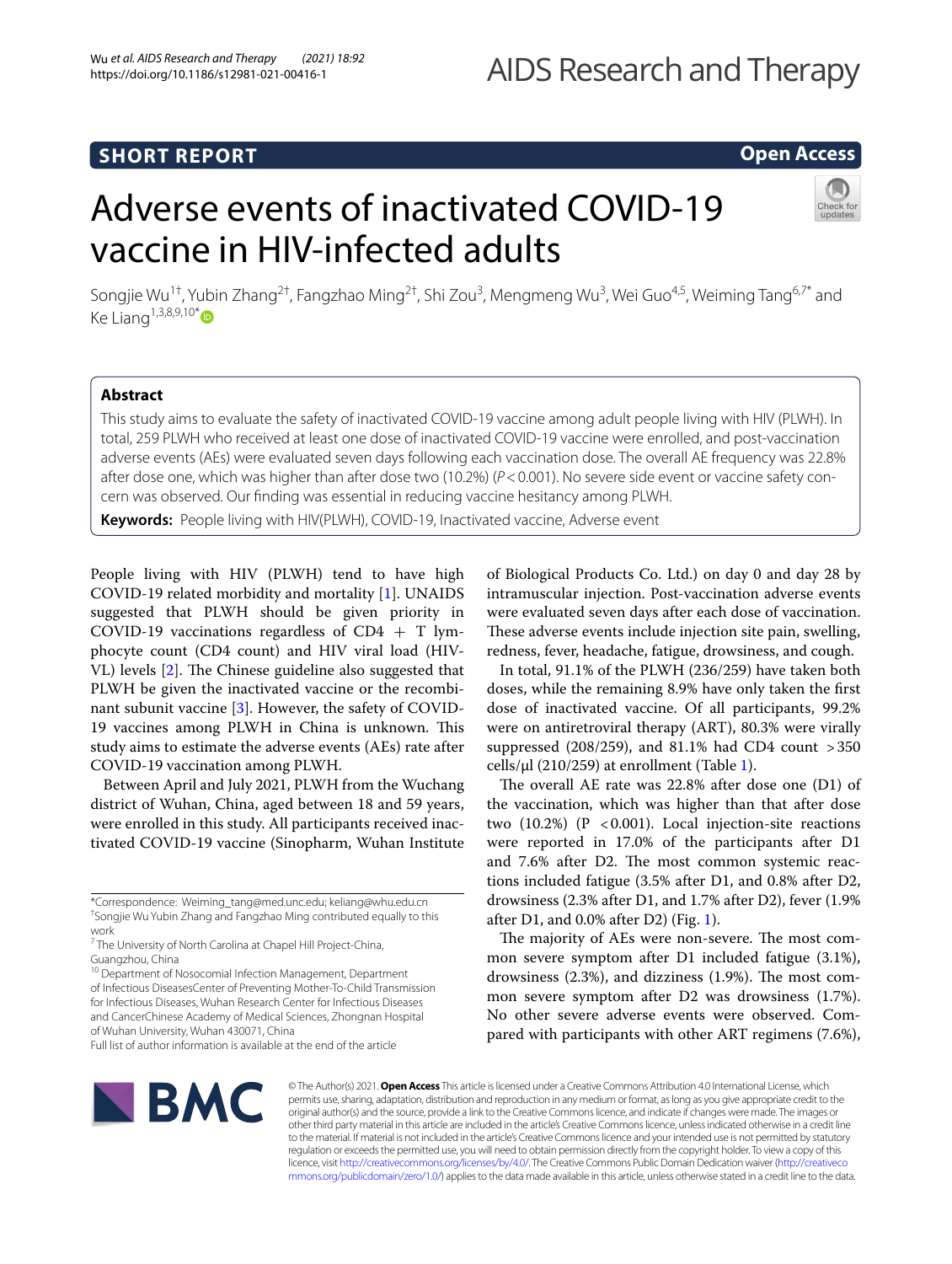| Characteristic          | Patients with HIV/<br>AIDS ( $n = 259$ ) | Dose $1(N = 259)$         |                              |          |           | Dose 2 ( $N = 236$ )      |                              |                          |              |
|-------------------------|------------------------------------------|---------------------------|------------------------------|----------|-----------|---------------------------|------------------------------|--------------------------|--------------|
|                         |                                          | With<br>adverse<br>events | Without<br>adverse<br>events | $\chi^2$ | $\pmb{P}$ | With<br>adverse<br>events | Without<br>adverse<br>events | $\chi^2$                 | $\pmb{\rho}$ |
| Age group               |                                          |                           |                              |          |           |                           |                              |                          |              |
| $\leq$ 35               | 116                                      | 30                        | 86                           |          |           | 11                        | 89                           |                          |              |
| >35                     | 143                                      | 29                        | 114                          | 1.14     | 0.29      | 13                        | 123                          | 0.13                     | 0.72         |
| Gender                  |                                          |                           |                              |          |           |                           |                              |                          |              |
| Male                    | 240                                      | 55                        | 185                          |          |           | 21                        | 197                          |                          |              |
| Female                  | 19                                       | $\overline{4}$            | 15                           | 0.04     | 0.85      | 3                         | 15                           | 0.90                     | 0.34         |
| Marital status          |                                          |                           |                              |          |           |                           |                              |                          |              |
| Singe                   | 169                                      | 42                        | 127                          |          |           | 17                        | 136                          |                          |              |
| Married                 | 36                                       | 6                         | 30                           |          |           | 3                         | 31                           |                          |              |
| Other                   | 54                                       | 11                        | 43                           | 1.36     | 0.51      | $\overline{4}$            | 45                           | 0.43                     | 0.81         |
| Occupation              |                                          |                           |                              |          |           |                           |                              |                          |              |
| Unemployment            | 37                                       | $\overline{7}$            | 30                           |          |           | $\overline{2}$            | 33                           |                          |              |
| Employment              | 222                                      | 52                        | 170                          | 0.37     | 0.55      | 22                        | 179                          | 0.89                     | 0.35         |
| Education level         |                                          |                           |                              |          |           |                           |                              |                          |              |
| High school or lower    | 76                                       | 17                        | 59                           |          |           | 6                         | 62                           |                          |              |
| Higher than high school | 183                                      | 42                        | 141                          | 0.01     | 0.92      | 18                        | 150                          | 0.19                     | 0.66         |
| Comorbidities           |                                          |                           |                              |          |           |                           |                              |                          |              |
| Yes                     | 38                                       | 6                         | 32                           |          |           | 5                         | 30                           |                          |              |
| <b>No</b>               | 221                                      | 53                        | 168                          | 1.24     | 0.27      | 19                        | 182                          | 0.76                     | 0.38         |
| NNRTIs (NVP/EFV)        |                                          |                           |                              |          |           |                           |                              |                          |              |
| Yes                     | 216                                      | 47                        | 169                          |          |           | 17                        | 180                          |                          |              |
| <b>No</b>               | 43                                       | 12                        | 31                           | 0.77     | 0.38      | $\overline{7}$            | 32                           | $\overline{\phantom{0}}$ | 0.09         |
| INSTIs (EVG/DTG)        |                                          |                           |                              |          |           |                           |                              |                          |              |
| Yes                     | 26                                       | 5                         | 21                           |          |           | $\mathbf{1}$              | 22                           |                          |              |
| <b>No</b>               | 233                                      | 54                        | 179                          | 0.21     | 0.65      | 23                        | 190                          | $\overline{a}$           | 0.48         |
| PIs (LPV/r)             |                                          |                           |                              |          |           |                           |                              |                          |              |
| Yes                     | 14                                       | 5                         | 9                            |          |           | 5                         | $\,8\,$                      |                          |              |
| No                      | 245                                      | 54                        | 191                          | 0.74     | 0.39      | 19                        | 204                          | 9.00                     | 0.003        |
| CD4                     |                                          |                           |                              |          |           |                           |                              |                          |              |
| $\leq$ 350              | 49                                       | 8                         | 41                           |          |           | 5                         | 38                           |                          |              |
| >350                    | 210                                      | 51                        | 159                          | 1.43     | 0.23      | 19                        | 174                          | 0.12                     | 0.73         |
| HIV viral load          |                                          |                           |                              |          |           |                           |                              |                          |              |
| Undetectable            | 208                                      | 49                        | 159                          |          |           | 19                        | 172                          |                          |              |
| Detectable              | 51                                       | 10                        | 41                           | 0.36     | 0.55      | 5                         | 40                           |                          | 0.79         |

#### <span id="page-1-0"></span>**Table 1** Baseline data for all participants

*NNRTIs* nonnucleoside reverse transcriptase inhibitors; *INSTIs* integrase inhibitors; *PIs* protein inhibitors; *NVP* nevirapine; *EFV* efavirenz; *EVG* elvitegravir; *DTG* dolutegravir; *LPV/r* lopinavir/ritonavir; *–* no statistics are computed because Fisher exact method was used

participants receiving protein inhibitor (PI) based antiretroviral regimen (all PI is lopinavir/ritonavir) reported more AEs (38.5%) after D2 (P <0.05). No significant diferences in any AE rates were observed in other subgroups of PLWH ( $P > 0.05$ ). After adjusted for age, sex, comorbidities, CD4 count, and HIV viral load with multivariable logistic regression model, receiving LPV/r based regimen were still associated with increased AE risk in D2 (OR = 11.92, 95% CI [2](#page-2-1).63-54.00; *P* = 0.001) (Table 2). We also found no diference in AE rates after each dose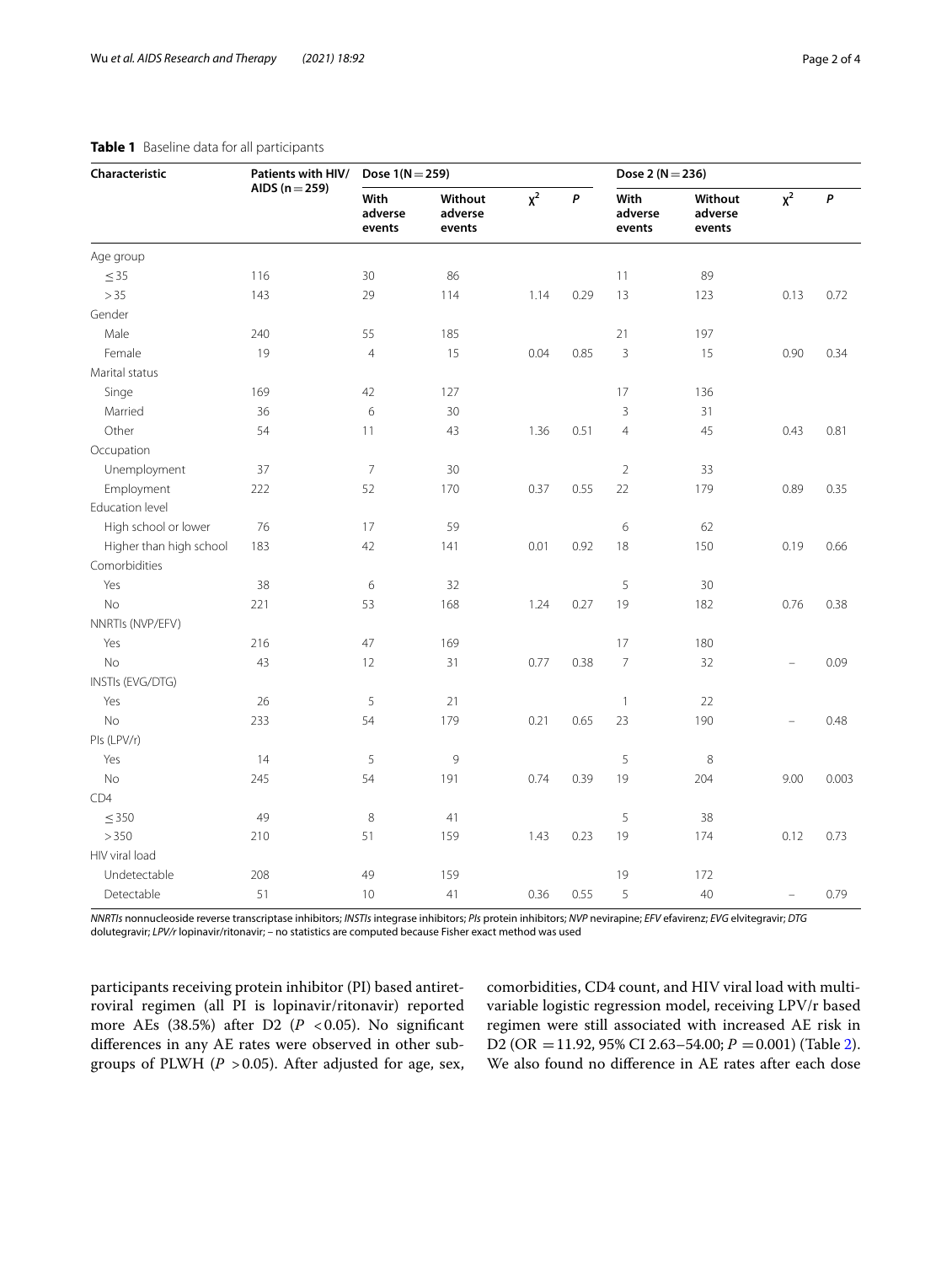

between participants with CD4 > 350/μL and  $\leq$  350/μL  $(P > 0.05)$ .

Concerns around AEs signifcantly impact ongoing vaccine hesitancy among PLWH. A previous national survey found that about 37.1% of PLWH are concerned that COVID-19 vaccination may have severe side efects [\[4](#page-3-3)]. Our study extended the existing literature by reporting AEs after COVID-19 vaccination among PLWH [\[5](#page-3-4)[–7\]](#page-3-5). In our study, the AE rates were 22.8% after dose one (D1) of the inactivated COVID-19 vaccination and 10.2% after dose two, which was not higher than the AE rates of the original inactivated COVID-19 vaccine trials in general population  $[8, 9]$  $[8, 9]$  $[8, 9]$  $[8, 9]$ . The AE rates of inactivated COVID-19 vaccine in our study was lower than that of mRNA COVID-19 vaccine [[5,](#page-3-4) [6,](#page-3-8) [10\]](#page-3-9) and adenovirus vector COVID-19 vaccine [[7](#page-3-5)]. We conclude the adverse events after the two-dose of inactivated COVID-19 vaccination among PLWH are minimal and mild. In addition, we also found that participants who were receiving LPV/r based regimen were more likely to experience AE after D2.

Our results have direct and immediate clinical implications. The data in this analysis are reassuring, finding no severe adverse event or vaccine safety concern among PLWH. There is an urgent need to disseminate this information to the vulnerable group of PLWH to minimize vaccine hesitancy and eliminate its refusal.

<span id="page-2-1"></span><span id="page-2-0"></span>**Table 2** Risk factors associated with AEs of inactivated COVID-19 vaccine in HIV-infected adults after dose 1 and dose 2: multivariable logistic regression analysis

| Item           | Dose 1                            |      | Dose 2                            |       |  |  |
|----------------|-----------------------------------|------|-----------------------------------|-------|--|--|
|                | Adjusted OR <sup>a</sup> (95% CI) | P    | Adjusted OR <sup>a</sup> (95% CI) | P     |  |  |
| Age            |                                   |      |                                   |       |  |  |
| $\leq$ 35      | Ref.                              |      | Ref.                              |       |  |  |
| >35            | 0.68(0.37, 1.26)                  | 0.22 | 0.58(0.22, 1.49)                  | 0.26  |  |  |
| Gender         |                                   |      |                                   |       |  |  |
| Male           | Ref.                              |      | Ref.                              |       |  |  |
| Female         | 1.03 (0.32, 3.34)                 | 0.96 | 2.54 (0.62, 10.41)                | 0.20  |  |  |
| Comorbidities  |                                   |      |                                   |       |  |  |
| No             | Ref.                              |      | Ref.                              |       |  |  |
| Yes            | $0.66$ $(0.26, 1.70)$             | 0.39 | 1.85 (0.60, 5.71)                 | 0.28  |  |  |
| Pls (LPV/r)    |                                   |      |                                   |       |  |  |
| No             | Ref.                              |      | Ref.                              |       |  |  |
| Yes            | 2.97 (0.86, 10.30)                | 0.09 | 11.92 (2.63, 54.00)               | 0.001 |  |  |
| CD4            |                                   |      |                                   |       |  |  |
| $\leq$ 350     | Ref.                              |      | Ref.                              |       |  |  |
| >350           | 1.71(0.72,4.09)                   | 0.23 | 1.26(0.39, 4.13)                  | 0.70  |  |  |
| HIV viral load |                                   |      |                                   |       |  |  |
| Undetectable   | Ref.                              |      | Ref.                              |       |  |  |
| Detectable     | 0.74(0.32, 1.69)                  | 0.47 | 0.58(0.15, 2.24)                  | 0.43  |  |  |

<sup>a</sup> Each association was mutually adjusted for the other characteristics in the table